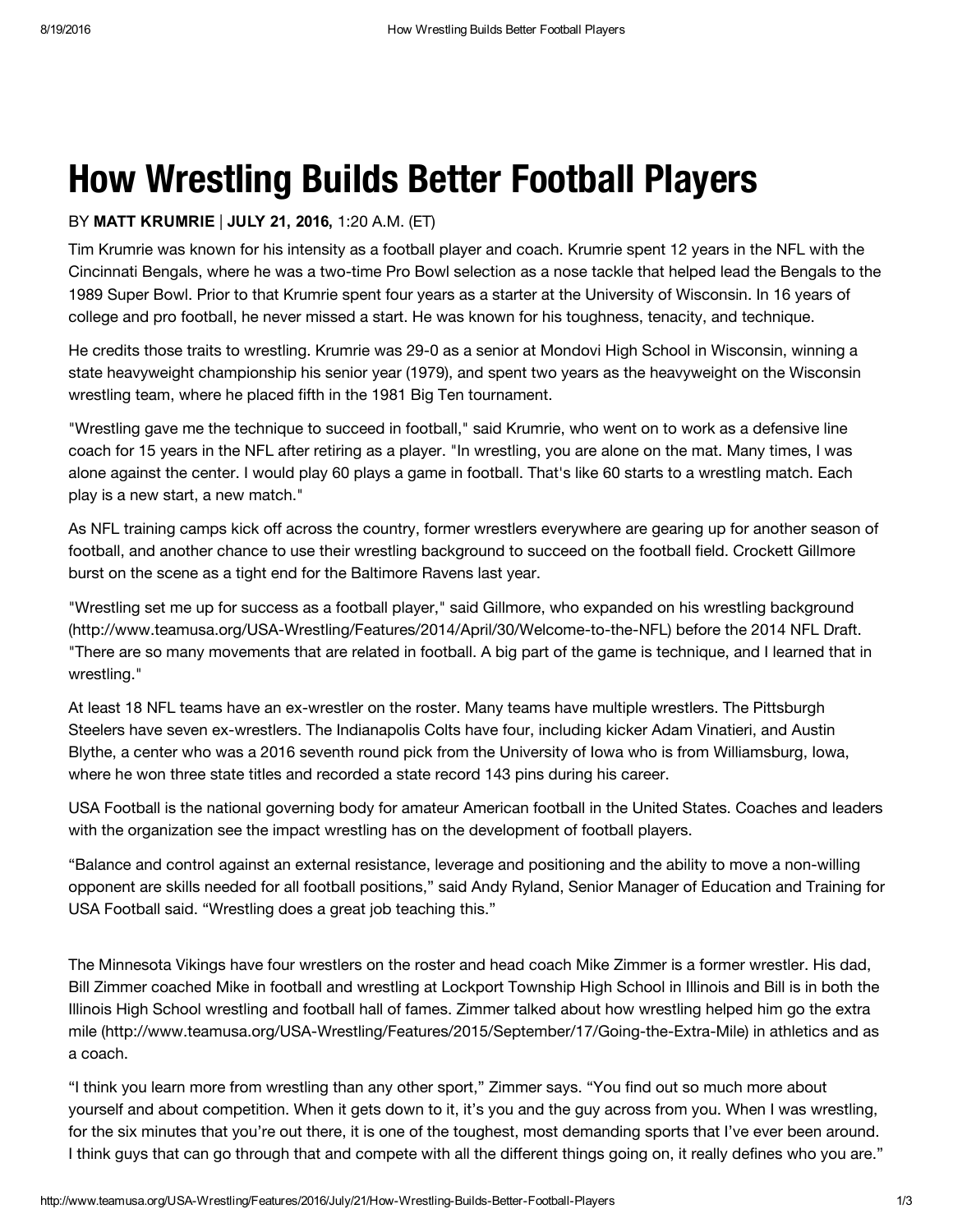#### 8/19/2016 How Wrestling Builds Better Football Players

Krumrie rattled off a laundry list of skills learned in wrestling that transfer to the football field. It starts with the eyes, he says, being aware of your opponent and focusing on their every movement. Hand control. Technique. Stance. Balance. Footwork. Endurance. Quickness. Strength.

"In wrestling, if you get control of the hands, if you get that inside step, you have the edge," said Krumrie.

It wasn't just the interior linemen who benefited from wrestling either, says Krumrie. Skill players also use a wrestling background to their advantage. Green Bay Packers wide receiver Jared Abbrederis is a former wrestler.

"Look at everything a cornerback does," he said. "Tackling is about form and technique. Using your hands. Wrestling teaches that."

It also teaches something else.

"I can teach technique, but I can't teach heart," says Krumrie. "Every wrestler I ever coached had heart and tenacity. That was a given."

# $\blacksquare$ Comments  $\blacksquare$